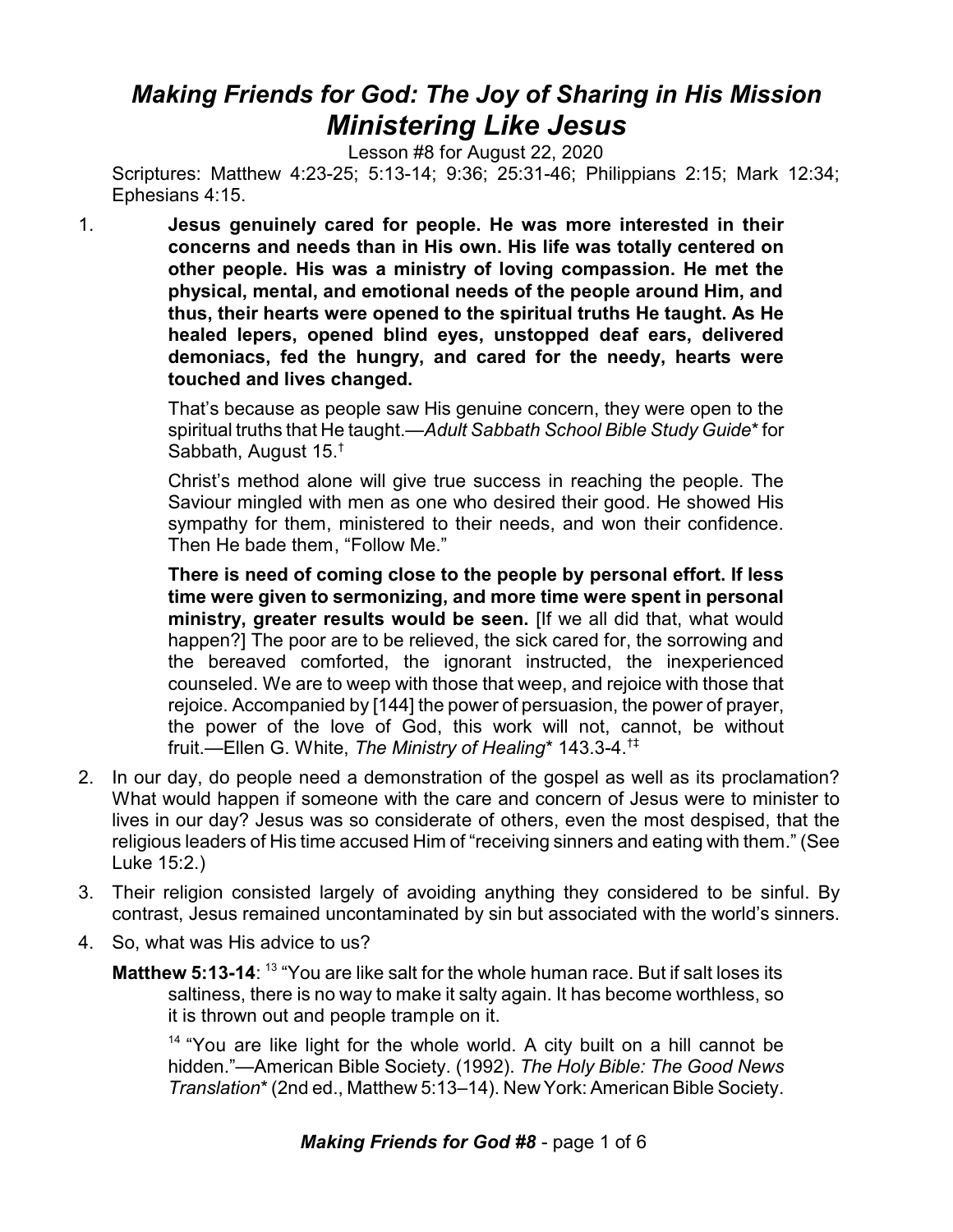- 5. Salt was considered to be so important and valuable in the ancient world that there was a time when Roman legions used it as currency. While it was used for preserving and flavoring food, it was considered to be a symbol of great wealth.
- 6. Salt, in order to be of use, must permeate completely the substance to which it is added. In the same way, Christians, according to Jesus, are to be in the world but not of the world.
- 7. Christians are also supposed to be the "light of the world." Darkness can never overcome light. Light always pierces darkness. But, remaining pure and righteous in a world that is growing more and more wicked is a challenge. So, Jesus prayed for us:
	- **John 17:15-18**: <sup>15</sup> "I do not ask you to take them out of the world, but I do ask you to keep them safe from the Evil One. <sup>16</sup>Just as I do not belong to the world, they do not belong to the world. <sup>17</sup>Dedicate them to yourself by means of the truth; your word is truth. <sup>18</sup>l sent them into the world, just as you sent me into the world."—*Good News Bible*.\*
- 8. What is implied by those words? One of the things that made Jesus unique was His ability to bring out the best in people. People marveled at His grace and His words. (Luke 4:22)
	- **Matthew 8:5-10:** <sup>5</sup> When Jesus entered Capernaum, a Roman officer met him and begged for help:  $6$  "Sir, my servant is sick in bed at home, unable to move and suffering terribly."

<sup>7</sup> "I will go and make him well," Jesus said.

<sup>8</sup> "Oh no, sir," answered the officer. "I do not deserve to have you come into my house. Just give the order, and my servant will get well. <sup>9</sup>I, too, am a man under the authority of superior officers, and I have soldiers under me. I order this one, 'Go!' and he goes; and I order that one, 'Come!' and he comes; and I order my slave, 'Do this!' and he does it."

 $10$  When Jesus heard this, he was surprised and said to the people following him, "I tell you, I have never found anyone in Israel with faith like this."—*Good News Bible*.\* [Was He speaking Latin? Aramaic? Or, Greek?]‡

- 9. See also *Desire of Ages* 315-317. Despite his powerful position and the backing of Rome, this Roman centurion came humbly to Jesus, asking for a favor. He did not even want to approach Jesus himself but asked that others make the request to Jesus on his behalf. But, wanting to demonstrate such an incredible faith exhibited by the centurion himself, Jesus continued toward his house until the centurion himself approached Jesus. Then came those marvelous words recorded in Matthew 10:10 (*GNB*\*) as above: "I tell you, I have never found anyone in Israel with faith like this."
- 10. Read Isaiah 42:3; Colossians 4:5-6; and Ephesians 4:15. Jesus was always extremely gentle and loving in His dealing with even the worst of sinners. He challenges us: (1) To be wise; (2) To make good use of every opportunity, using speech that is pleasant and interesting; and (3) To be ready to give the right answer to anyone who asks us. And all of this is to be done in love.
- 11. Jesus had the ability to heal people physically, mentally, emotionally, and spiritually. And He did all of that in the most gracious manner. He saw the needs of people. Whether they were based on loneliness, sorrow, heartache, or physical disease, He provided them with healing, joy, and hope. Jesus ministered to people's **felt needs** because that gave Him an opportunity to deal with their real **deepest needs**.

## *Making Friends for God #8* - page 2 of 6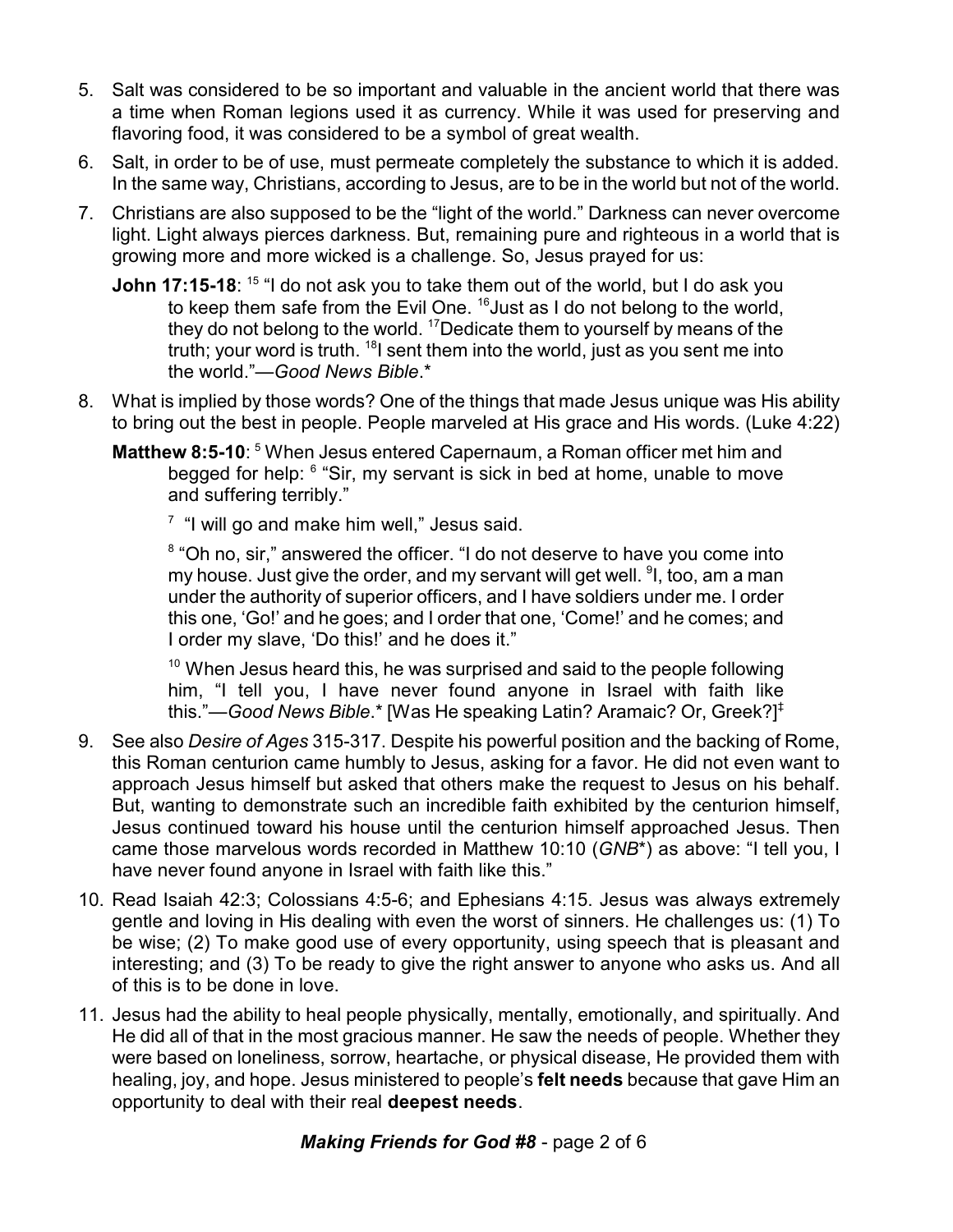**Matthew 9:1-7**: <sup>1</sup> Jesus got into the boat and went back across the lake to his own town, <sup>2</sup>where some people brought to him a paralysed man, Iving on a bed. When Jesus saw how much faith they had, he said to the paralysed man, "Courage, my son! Your sins are forgiven."

 $^{\rm 3}$  Then some teachers of the Law said to themselves, "This man is speaking blasphemy!"

 $^{\rm 4}$  Jesus perceived what they were thinking, so he said, "Why are you thinking such evil things? <sup>5</sup>ls it easier to say, 'Your sins are forgiven,' or to say, 'Get up and walk'? <sup>6</sup>I will prove to you, then, that the Son of Man [this Human Being] has authority on earth to forgive sins." So he said to the paralysed man, "Get up, pick up your bed, and go home!"

 $^7$  The man got up and went home.  $^8$ When the people saw it, they were afraid, and praised God for giving such authority to people.—*Good News Bible*.\*‡

- 12. It was the belief of the spiritual leaders in the days of Jesus that physical diseases were a direct result of that person's sin. On a larger scale, it is true that sin is the cause of disease and sickness; however, it is not true that every disease is a direct result of a specific sin of a specific person even though that is what the people of the time believed. When his friends brought that paralyzed man and lowered him through the roof in front of Jesus, Jesus responded: "Courage, my son! Your sins are forgiven." (Matthew 9:2, *GNB*\*)
- 13. This, of course, led the teachers of the law to accuse Him of blasphemy. So, Jesus, in effect, said: "Okay, since you believe that his sins have led to this disease, if I can heal his disease, it will prove that I can forgive his sins." So, Jesus did exactly that, telling the man to get up and walk! And the man did.
- 14. See Mark 5:25-34. This woman with menorrhagia had tried to get help from every possible source without any improvement. Then, she heard about Jesus. Ellen White tells us that she thought she would just come to Jesus, present her case, and He would heal her. She had no idea how many people were trying to crowd around Jesus. When she realized the crowd was there, she thought to herself, "If I could just touch His cloak." She did, and she was healed. But, Jesus did not allow that opportunity to pass without commending her faith and encouraging her spiritually. (See *Spirit of Prophecy*, vol. 2, 319.2-322.2.)
- 15. We need to remember that everyone that Jesus healed physically, eventually died. But, Jesus's goal for them was not simply so they could be healthier sinners! He wanted them to accept the gift of eternal life. That was His ultimate goal for every patient.
- 16. What are we as Christians doing to share eternal life with those around us?
	- **Matthew 4:23-25**: <sup>23</sup> Jesus went all over Galilee, teaching in the synagogues, **preaching the Good News about the Kingdom, and healing people who had all kinds of disease and sickness**. <sup>24</sup>The news about him spread through the whole country of Syria, so that people brought to him all those who were sick, suffering from all kinds of diseases and disorders: people with demons, and epileptics, and paralytics—and Jesus healed them all. <sup>25</sup> Large crowds followed him from Galilee and the Ten Towns, from Jerusalem, Judea, and the land on the other side of the Jordan.—*Good News Bible*.\*†
- 17. Notice that Jesus taught, preached, and healed. That combined, threefold ministry was a most effective way to reach people. Even today, as Ellen White explained, if we can reach people not only spiritually, but also mentally, emotionally, and physically as well, our work

*Making Friends for God #8* - page 3 of 6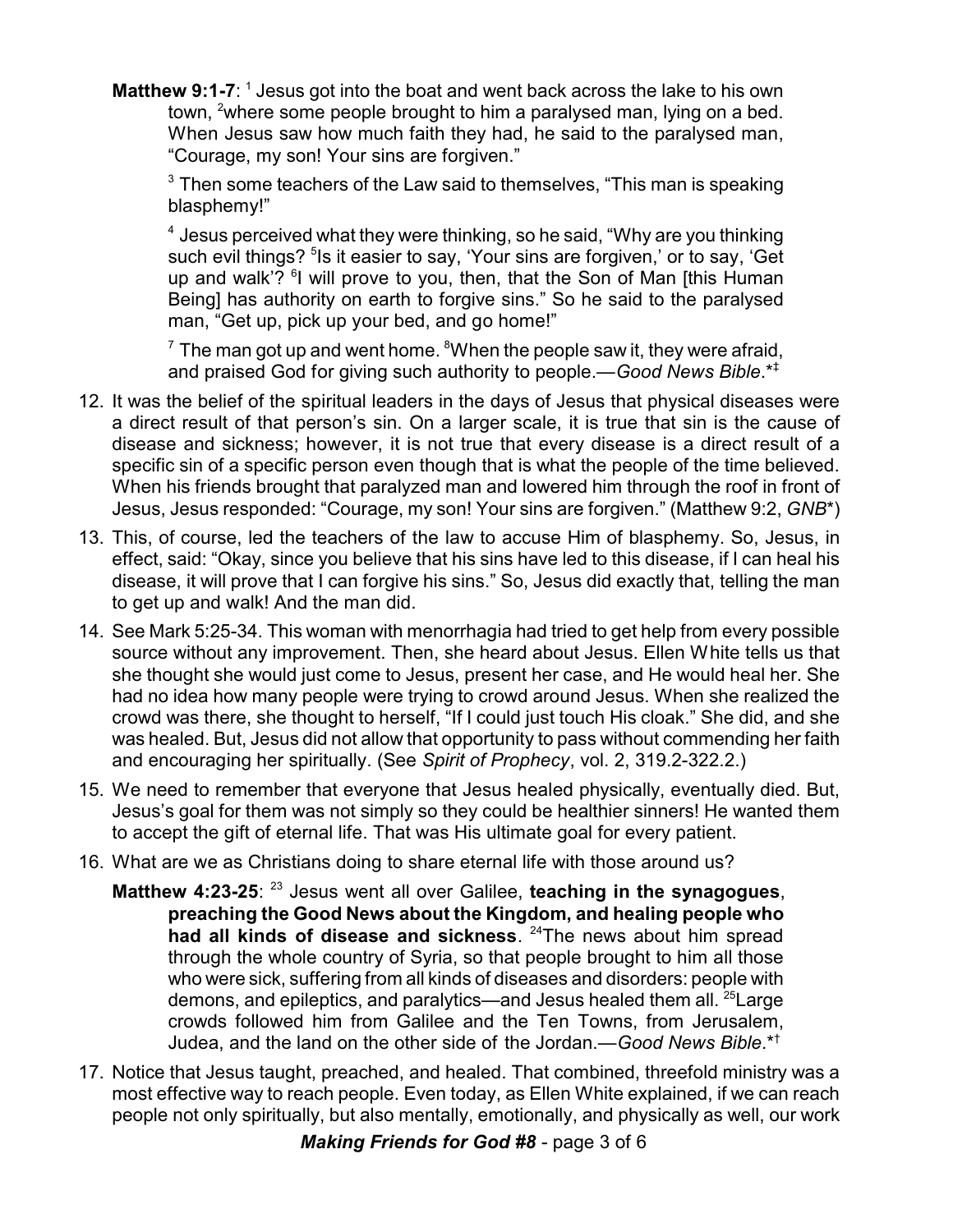will be more successful.

I have been surprised at being asked by physicians if I did not think it would be more pleasing to God for them to give up their medical practice and enter the [504] ministry. I am prepared to answer such an inquirer: **If you are a Christian and a competent physician, you are qualified to do tenfold more good as a missionary for God than if you were to go forth merely as a preacher of the word.** I would advise young men and women to give heed to this matter. Perilous times are before us. The whole world will be involved in perplexity and distress, disease of every kind will be upon the human family, and such ignorance as now prevails concerning the laws of health would result in great suffering and the loss of many lives that might be saved.—Ellen G. White, *Counsels on Health*\* 503.3-504.0.†

- 18. Are we ministering in all of the three ways that He ministered? Jesus would sometimes spend an entire day healing the sick. I am sure sick people were pushing and shoving, just to get near Him. But, **Jesus knew that His mission on this earth could be destroyed if He allowed Himself to be simply a Healer of physical diseases.**
	- **Mark 1:32-39:** <sup>32</sup> After the sun had set and evening had come, people brought to Jesus all the sick and those who had demons. <sup>33</sup>All the people of the town gathered in front of the house. <sup>34</sup>Jesus healed many who were sick with all kinds of diseases and drove out many demons. He would not let the demons say anything, because they knew who he was. [Why would Mark say that?]

**35 Very early the next morning, long before daylight, Jesus got up and left the house. He went out of the town to a lonely place, where he prayed.** <sup>36</sup>But Simon and his companions went out searching for him, <sup>37</sup>and when they found him, they said, "Everyone is looking for you."

38 But Jesus answered, "We must go on to the other villages round here. **I have to preach in them also, because that is why I came**."

<sup>39</sup> So he travelled all over Galilee, preaching in the synagogues and driving out demons.—*Good News Bible*.\*† [Demon possession is still present today.]‡

- 19. It should be clear in this story that every act of healing that Jesus did He considered as an opportunity to reveal God's character, relieve suffering, and, hopefully, point the sufferer to eternal life.
- 20. On the last day of His public ministry which was just two days before His crucifixion, the disciples approached Jesus to ask Him about His comment that, one day, the temple in Jerusalem would be destroyed. After talking about events leading up to the end of our world, Jesus told three parables as recorded in Matthew 25.

These parables outline the character qualities that really matter to Jesus for a people waiting for His second coming. The parable of the ten virgins emphasizes the **importance of a genuine, authentic, Spirit-filled life**. The parable of the ten talents underlines the importance of **faithfully using the gifts that God has given to each one of us**. The parable of the sheep and goats reveals that genuine Christianity truly ministers to the needs of those God brings into our lives each day....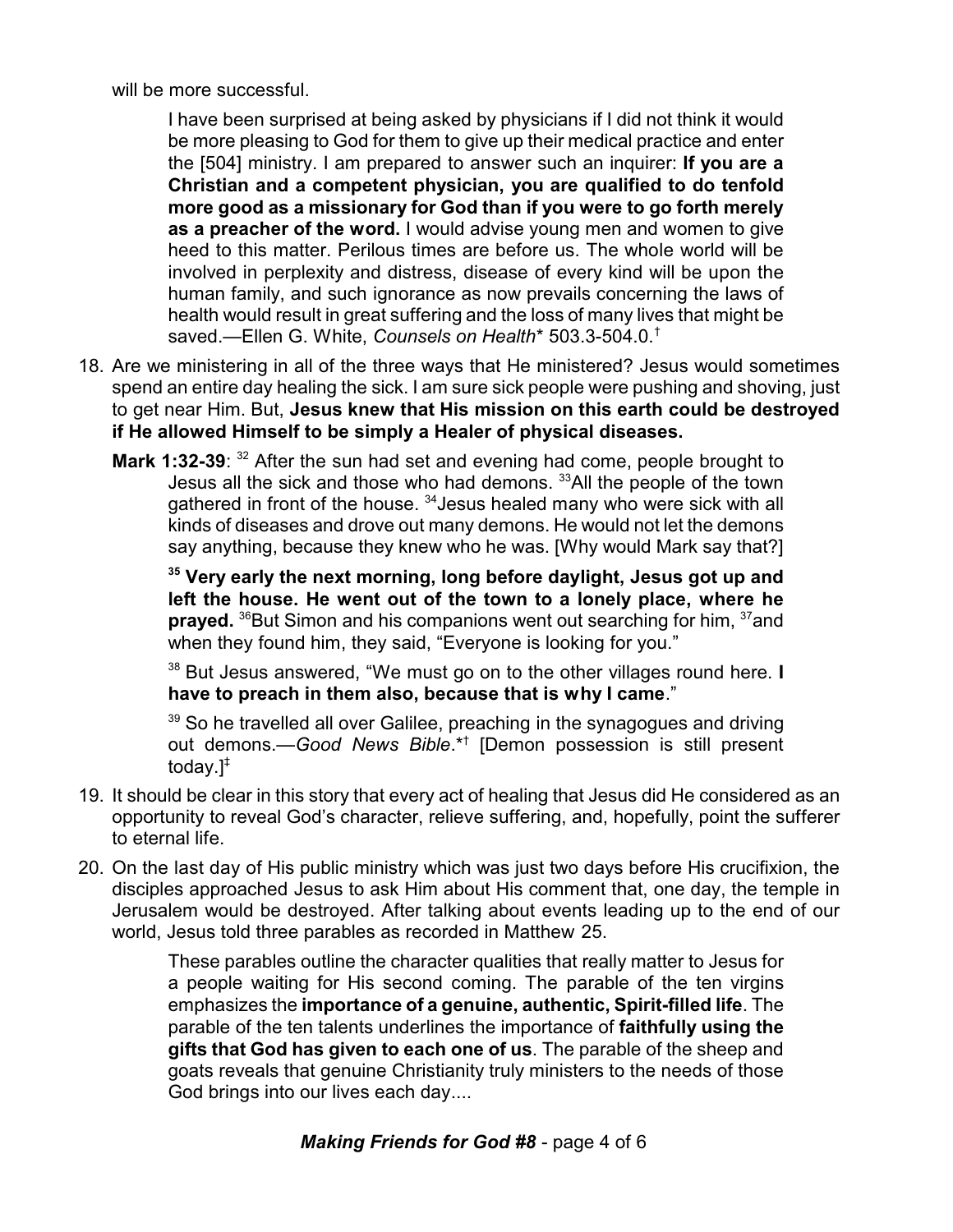There is a hidden hunger and thirst for Jesus in the souls of human beings that longs to be satisfied *(John 6:35; John 4:13, 14)*. We are all strangers longing for home until we discover our true identity in Christ *(Eph. 2:12, 13, 19)*. We are naked spiritually until clothed with His righteousness *(Rev. 3:18; Rev. 19:7, 8)*.—*Adult Sabbath School Bible Study Guide*\* for Thursday, August 20. $^{\dagger\S}$  [We are to shed our sinful ways and become like Jesus.] $^{\ddagger}$ 

- 21. Jesus is the answer. Or, as we sometimes say around Christmastime, "Jesus is the reason for the season." Jesus is the remedy for every life-threatening disease that might affect us including sin itself.
- 22. The parable of the sheep and goats recorded in Matthew 25:31-46 is a challenging one. How can we reach out to meet the needs of so many people around us?

Many have no faith in God and have lost confidence in man. But they appreciate acts of sympathy and helpfulness. As they see one with no inducement of earthly praise or compensation come into their homes, ministering to the sick, feeding the hungry, clothing the naked, comforting the sad, and tenderly pointing all to Him of whose love and pity the human worker is but the messenger–as they see this, their hearts are touched. Gratitude springs up. Faith is kindled. They see that God cares for them, and they are prepared to listen as His word is opened.—Ellen G. White, *The Ministry of Healing*\* 145.1.

- 23. So, we have the exceedingly challenging task of mixing with the world without being contaminated by its sin. Can we do that? If we were really as selfless, caring, gracious, kind, and loving as Jesus was, the Devil would do everything he possibly could to destroy us and our ministry. Let us be clear about that. The Devil hates Christlikeness!
- 24. Are there other kinds of ministries that we as individual churches and individual church members could be involved in that would better represent Jesus?

Millennia ago, in the vast heavenly realms of space, Lucifer rebelled against God. He claimed that God was unfair, unjust, and unloving. Jesus' life testifies to His Father's immense love. Every miracle of healing reveals the Father's love. Every time a demon-possessed individual is delivered, it speaks of the Father's love. Every time Jesus feeds the hungry, comforts the sorrowing, forgives the guilty, strengthens the weak, severs the chains of sin, or raises the dead, He reveals the Father's love.—*Adult Teachers Sabbath School Bible Study Guide*\* 106.

- 25. Have we even tried to be salt and light to the world around us? Think of the implications of that. Are our lives like lights in the darkness?
- 26. Some ancient Christians thought they could solve the problem of being contaminated by the world by making themselves completely and totally separate. A famous example was Simeon Stylites. He moved outside of a small town near Aleppo, Syria, built a tower 10 feet tall, and lived on top of it. He eventually extended that tower to nearly 60 feet. In the small space available to him at the top of the tower, he exercised, prayed, counseled people who sought him out, and, finally, died. There were times when he fasted for long periods of time. People thought he was crazy. But, his situation was so remarkable that people sought him, assuming he must be a saint. To feed himself, he had small boys from the nearby village who would climb up the pillar and pass parcels of flatbread and goats milk to him. Sometimes, he would pull up larger quantities of food in a bucket using a pulley system.

*Making Friends for God #8* - page 5 of 6